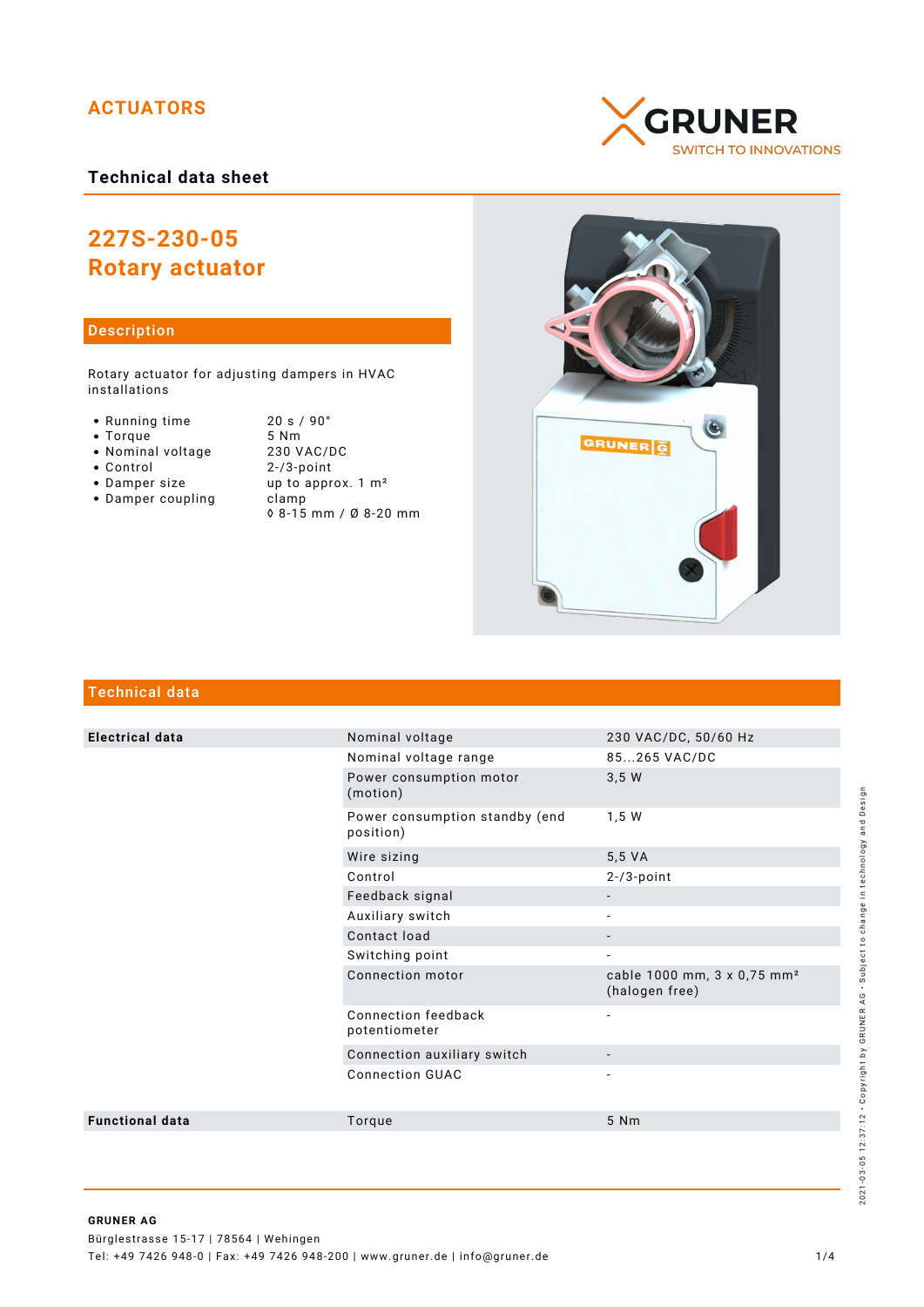

| <b>Technical data</b>  |                                         |                                                                   |
|------------------------|-----------------------------------------|-------------------------------------------------------------------|
|                        |                                         |                                                                   |
| <b>Functional data</b> | Damper size                             | up to approx. 1 m <sup>2</sup>                                    |
|                        | Synchronized speed                      | ±5%                                                               |
|                        | Direction of rotation                   | selected by switch                                                |
|                        | Manual override                         | gearing latch disengaged with<br>pushbutton, self-resetting       |
|                        | Angle of rotation                       | 0°max. 95° can be limited with<br>adjustable mechanical end stops |
|                        | Running time                            | 20 s / 90°                                                        |
|                        | Sound power level                       | $<$ 45 dB(A)                                                      |
|                        | Shaft coupling                          | clamp 0 8-15 mm / Ø 8-20 mm                                       |
|                        | Position indication                     | mechanical with pointer                                           |
|                        | Service life                            | $> 100000$ cycles $(0^{\circ}95^{\circ}0^{\circ})$                |
| <b>Safety</b>          | Protection class                        | II (double insulation)                                            |
|                        | Degree of protection                    | IP 54 (cable downwards)                                           |
|                        | <b>EMC</b>                              | CE (2014/30/EU)                                                   |
|                        | <b>LVD</b>                              | CE (2014/35/EU)                                                   |
|                        | <b>RoHS</b>                             | CE (2011/65/EU - 2015/863/EU -<br>2017/2102/EU)                   |
|                        | Mode of operation                       | Typ 1 (EN 60730-1)                                                |
|                        | Rated impulse voltage                   | 4 kV (EN 60730-1)                                                 |
|                        | Control pollution degree                | 3 (EN 60730-1)                                                    |
|                        | Ambient temperature normal<br>operation | $-30^{\circ}$ C +50 $^{\circ}$ C                                  |
|                        | Storage temperature                     | $-30^{\circ}$ C +80 $^{\circ}$ C                                  |
|                        | Ambient humidity                        | 595% r.H., non condensing (EN<br>$60730-1)$                       |
|                        | Maintenance                             | maintenance free                                                  |
| Dimensions / Weight    | <b>Dimensions</b>                       | 117 x 67 x 66 mm                                                  |
|                        | Weight                                  | 350 <sub>q</sub>                                                  |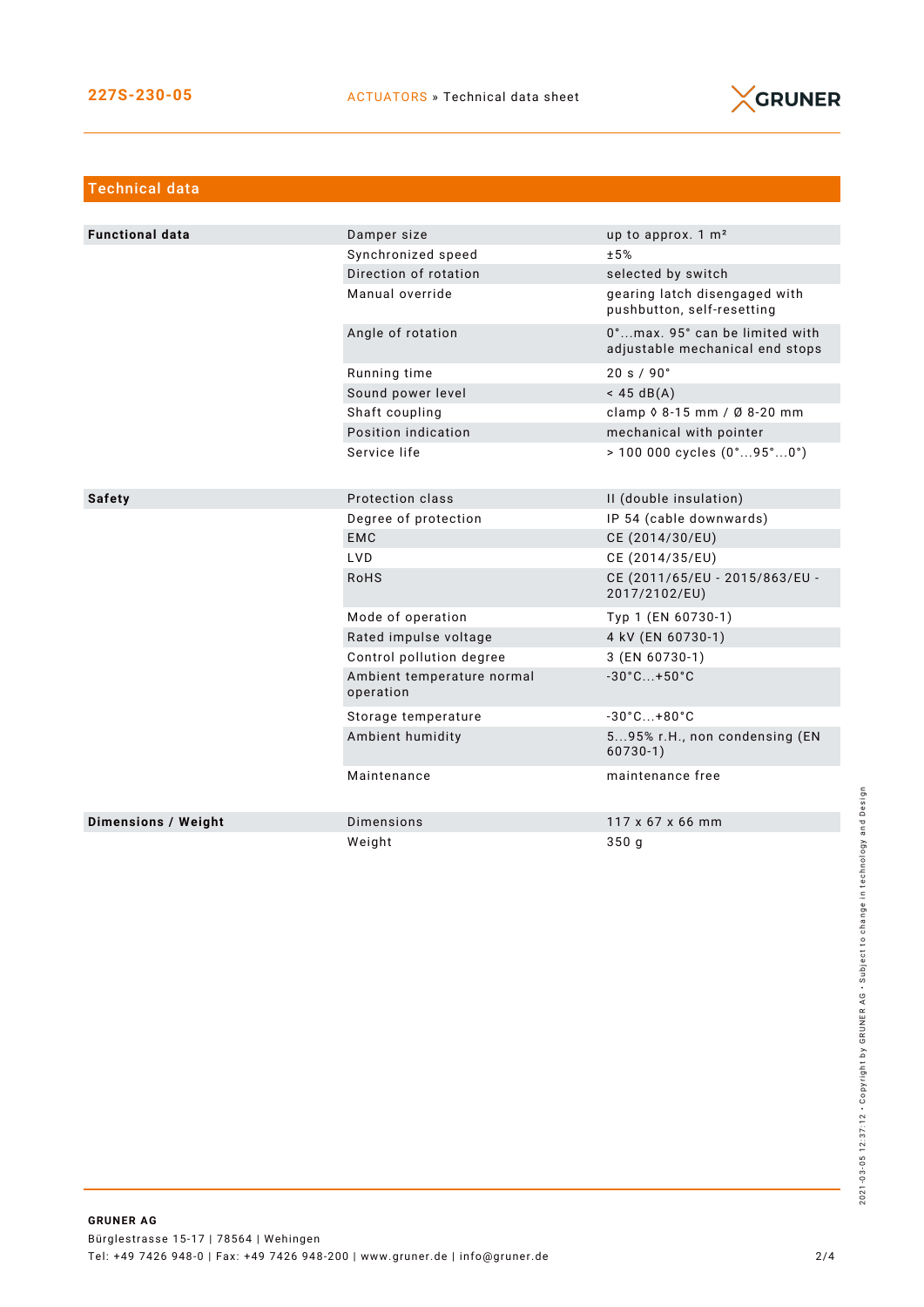

## Functionality / Properties

#### **Operating mode**

2 point:

Connect power supply to wire 1+2, actuator drives to position 1. Is also wire 3 connected to the power supply, actuator drives to position 0.

3 point: Connect power supply to wire 1+2, actuator drives to position 1. Is wire 1+3 connected to the power

supply, actuator drives to position  $\Omega$ The actuator is overload-proof,

requires no limit switches and automatically stops, when the end stop is reached.

#### **Direct mounting**

Simple direct mounting on the damper shaft with a clamp, protection against rotating with enclosed anti-rotation lock or rather at intended attachment points.

## **Manual override**

Manual override with selfresetting pushbutton possible (the gear is disengaged as long as the button is pressed).

#### **Mode switch**

Mode switch with two positions at the housing:

R: rotary rotation right / clockwise L: rotary rotation left / counter clockwise



## Connector / Security Note

Bł

#### **Safety remarks**

- Caution: power supply voltage!
- The device is not allowed to be used outside the specified field of application, especially in airplanes.
- It may only be installed by suitably trained personnel. Any legal regulations or regulations issued by authorities must be observed during assembly.
- The device may only be opened at the manufacturer´s site.
- The device is not allowed to be disposed of as household refuse. All locally valid regulations and requirements must be observed.
- When calculating the required torque, the specifications supplied by the damper manufacturer´s (crosssection, design, installation site), and the air flow conditions must be observed.